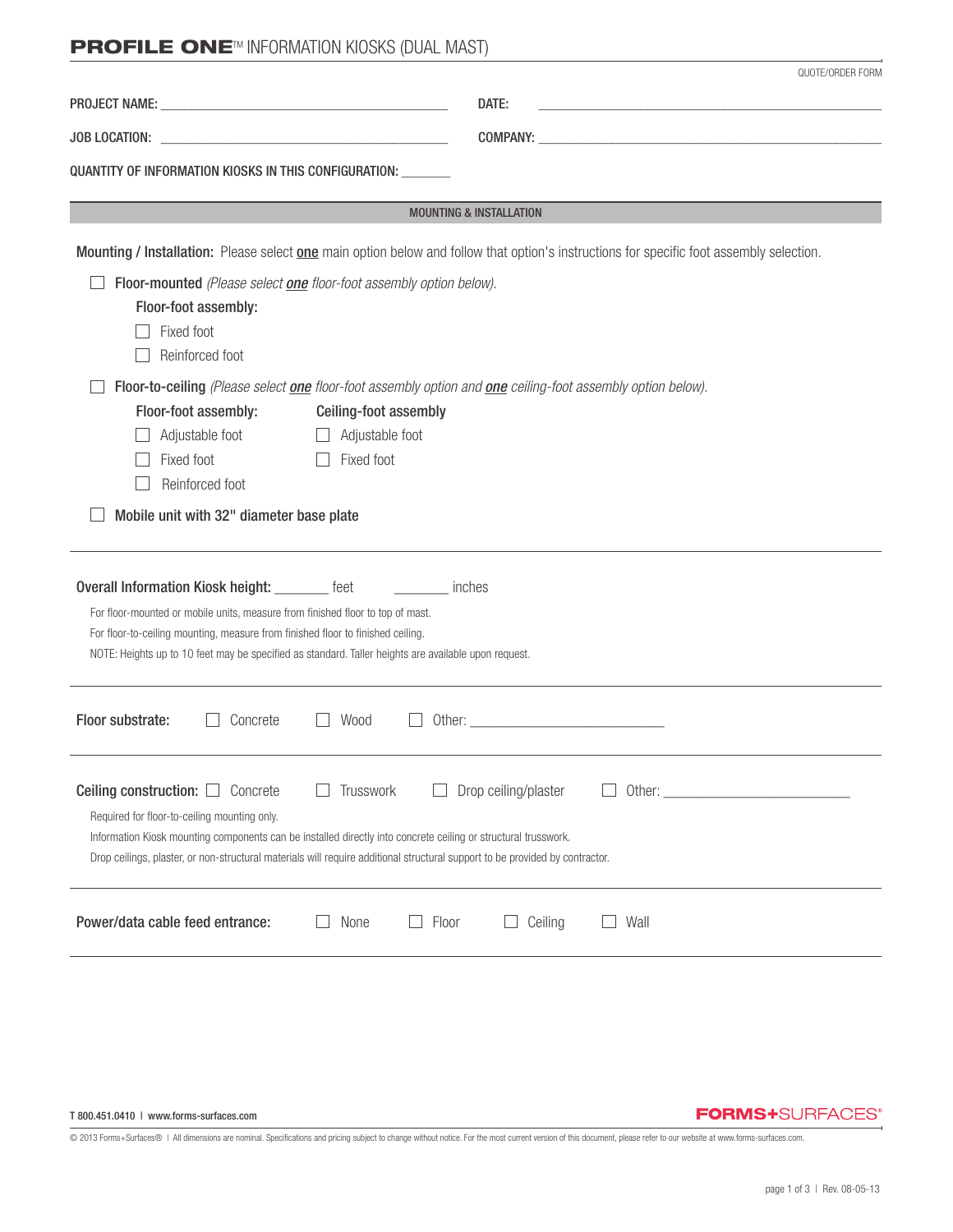QUOTE/ORDER FORM

#### MOUNTABLE COMPONENTS

## Sign panels

*Please select quantity of each size and also select bracket and panel mounting orientation for each.*

| Quantity:                                                                                             |                             | <b>Bracket orientation:</b>                               |                                                                                                         |                         | Panel mounting orientation:   |
|-------------------------------------------------------------------------------------------------------|-----------------------------|-----------------------------------------------------------|---------------------------------------------------------------------------------------------------------|-------------------------|-------------------------------|
| $8.5" \times 5.5"$                                                                                    |                             | $90^{\circ}$                                              | $180^\circ$                                                                                             | Portrait                | Landscape                     |
| $8.5" \times 11"$                                                                                     |                             | $90^\circ$                                                | $\Box$ 180 $^{\circ}$                                                                                   | Portrait                | $\Box$ Landscape              |
| $8.5" \times 14"$                                                                                     |                             | $90^\circ$                                                | $180^\circ$                                                                                             | Portrait                |                               |
| $11" \times 17"$                                                                                      |                             | $90^{\circ}$                                              | $\Box$ 180 $^{\circ}$                                                                                   | Portrait                |                               |
|                                                                                                       | ________ Other: ___________ | $90^{\circ}$                                              | $180^\circ$                                                                                             | Portrait                | Landscape                     |
|                                                                                                       |                             |                                                           |                                                                                                         |                         |                               |
| <b>LCD</b> monitors:                                                                                  | Quantity: ________          |                                                           |                                                                                                         |                         |                               |
|                                                                                                       | Quantity: _______           |                                                           |                                                                                                         |                         |                               |
|                                                                                                       |                             |                                                           | Monitor is not included. Monitor mounts flush with mounting plate. Monitor specifications are required. |                         |                               |
|                                                                                                       |                             |                                                           |                                                                                                         |                         |                               |
| Elongated table tops:                                                                                 |                             |                                                           |                                                                                                         |                         |                               |
| Please select quantity, material/finish, and mounting height.                                         |                             |                                                           |                                                                                                         |                         |                               |
| <b>Quantity:</b>                                                                                      |                             | Material/Finish:                                          |                                                                                                         |                         | Mounting height (from floor): |
| None                                                                                                  |                             | $\Box$ .75" thick clear tempered glass                    |                                                                                                         |                         | $\Box$ 43" - standing height  |
| One (one side)                                                                                        |                             | $\Box$ 1" thick maple wood with clear polyurethane finish |                                                                                                         | $\Box$ 39" - bar height |                               |
| Two (both sides)                                                                                      |                             | $\Box$ 1" thick maple wood without finish                 |                                                                                                         |                         | 29" - chair height (ADA)      |
|                                                                                                       |                             |                                                           |                                                                                                         |                         |                               |
| Computer enclosures:                                                                                  |                             |                                                           |                                                                                                         |                         |                               |
| Quantity:                                                                                             |                             |                                                           |                                                                                                         |                         |                               |
| None                                                                                                  |                             |                                                           |                                                                                                         |                         |                               |
| One                                                                                                   |                             |                                                           |                                                                                                         |                         |                               |
| Two                                                                                                   |                             |                                                           |                                                                                                         |                         |                               |
| <b>CPU size:</b>                                                                                      | Height: ________            |                                                           | Width:                                                                                                  | Depth: _________        |                               |
| Customer to verify dimensions of selected CPU to determine if the standard CPU enclosure is adequate. |                             |                                                           | Standard size is 20.25" x 16.25" x 7.5" and fits a maximum CPU size of 18.75" x 15.875" x 5.75".        |                         |                               |

# **FORMS+**SURFACES®

© 2013 Forms+Surfaces® | All dimensions are nominal. Specifications and pricing subject to change without notice. For the most current version of this document, please refer to our website at www.forms-surfaces.com.